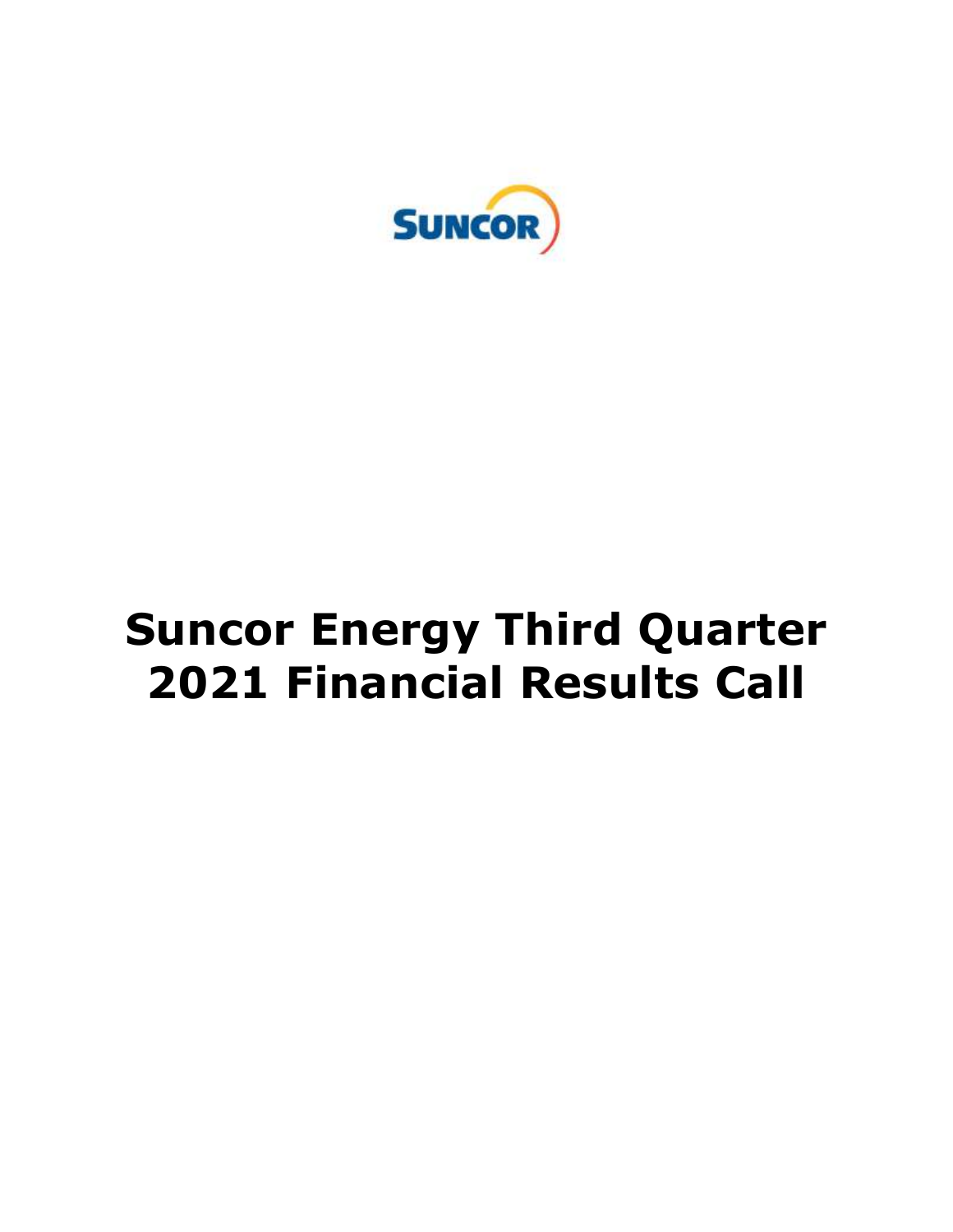**Operator:** Good day and thank you for standing by. Welcome to the Suncor Energy Third Quarter 2021 Financial Results Conference Call. At this time all participants are in a listen- only mode. After the speakers' presentation, there will be a question and answer session. (Operator Instructions). I would now like to hand the conference over to your speaker today, Trevor Bell, Vice President of Investor Relations. Please go ahead.

## Trevor Bell  *Vice President of Investor Relations, Suncor Energy Inc.*  **Introduction**

 Thank you, operator, and good morning. Welcome to Suncor's third quarter earnings call. With me this morning are Mark Little, President and Chief Executive Officer; and Alister Cowan, Chief Financial Officer. Please note that today's comments contain forward-looking information. The actual results may differ materially from the expected results because of various risk factors and assumptions that are described in our third quarter earnings release as well as our Annual Information Form. Both are available on SEDAR, EDGAR and our website, [suncor.com.](https://suncor.com)

 Certain financial measures referred to in these comments are not prescribed by Canadian GAAP. For a description of these financial measures, please see our third quarter earnings release. Following formal remarks, we'll open up the call to questions.

Now, I'll hand it over to Mark for his comments.

## **Opening Remarks**  Mark Little  *President & Chief Executive Officer, Suncor Energy Inc.*

Great. Thanks, Trevor and good morning everyone, and thank you for joining us.

 Suncor's third quarter results delivered in three key areas – operational excellence, increased shareholder returns and significant debt reduction.

 Suncor delivered \$2.6 billion of funds from operations for the third quarter while also completing the most significant maintenance year in our history, on budget. The Downstream produced nearly \$1 billion of funds from operations which included approximately \$80 million of FIFO gains. This performance marked the third-best set of Q3 results for the Downstream in its history.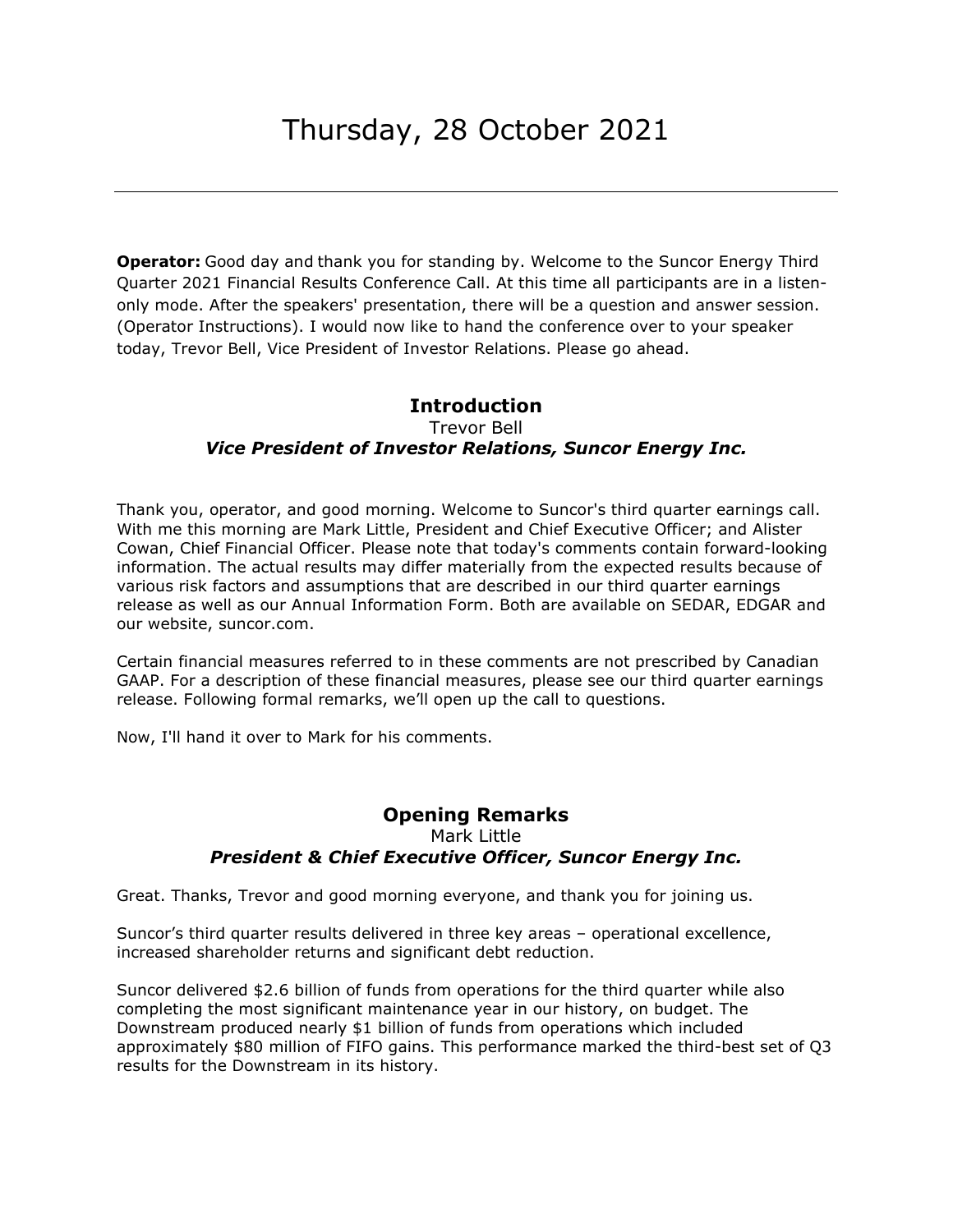Year to date we have reduced the company's net debt balance by more than \$3 billion and returned over \$2.6 billion to shareholders in the forms of dividends and buybacks by allocating over 70% of our funds from operations including the tax refund received earlier this quarter.

Reviewing the progress, we made on our commitments from earlier this year:

- Our nine-month annualized cash return is 9%,
- • We've bought back over 4% of the company's shares since the program's initiation in February,
- The company's net debt level has been returned to year-end 2019 levels, and
- We remain on target to deliver our capital in line with expectations.

 In short, we are meeting or exceeding our commitments. Our confidence in our operations and the pace in which we're executing our plan allows us to increase shareholder returns by:

- • Doubling the current dividend to annually \$1.68 per share or back to the 2019 levels,
- Increasing the buyback by a further 2%, to 7% by February of 2022, all
- • While expecting our net debt to be near the top end of our 2025 target range by this year-end given the favorable macro backdrop.

Turning to operating performance.

 Upstream delivered 700,000 barrels per day of production in the third quarter. Oil Sands Operations production of 370,000 barrels per day reflects the planned five-year U2 turnaround. This was partially mitigated by 90% utilization for In Situ in spite of completing the planned maintenance at Firebag.

 Looking at year-to-date cash operating costs of \$25 per barrel Canadian, we are progressing extremely well towards the bottom end of our full year cash operating cost per barrel guidance.

 Syncrude achieved 185,000 barrels a day of production with 91% utilization for the quarter and cash operating cost of \$31 per barrel. At the end of the quarter, on September 30, we assumed operatorship of Syncrude - a critical milestone towards achieving the previously communicated \$100 million in annual synergies in the first six months of operatorship, and \$300 million in total annual synergies by the end of 2023. These synergies will contribute to achieve the cash operating cost target of \$30 per barrel at Syncrude.

 Fort Hills production of 51,000 barrels per day reflects a one-train operation. We have made significant progress on overburden removal and slope stability, and as a result, anticipate achieving full rates by year-end. We're right on plan with what we stated before and will have both trains at full rates intermittently in November and December, to ensure a seamless transition to full operating mode. Our expectation for 2022 cash operating costs per barrel is in the mid \$20s with an incremental 45,000 barrels per day of production.

 In our E&P operations, Q3 production of 94,000 barrels per day was an increase from Q2. However, our funds from operations of \$360 million reflects an inventory build associated with the timing of cargo sales. The sale of Golden Eagle was completed on October 22 with cash receipt of approximately US \$250 million.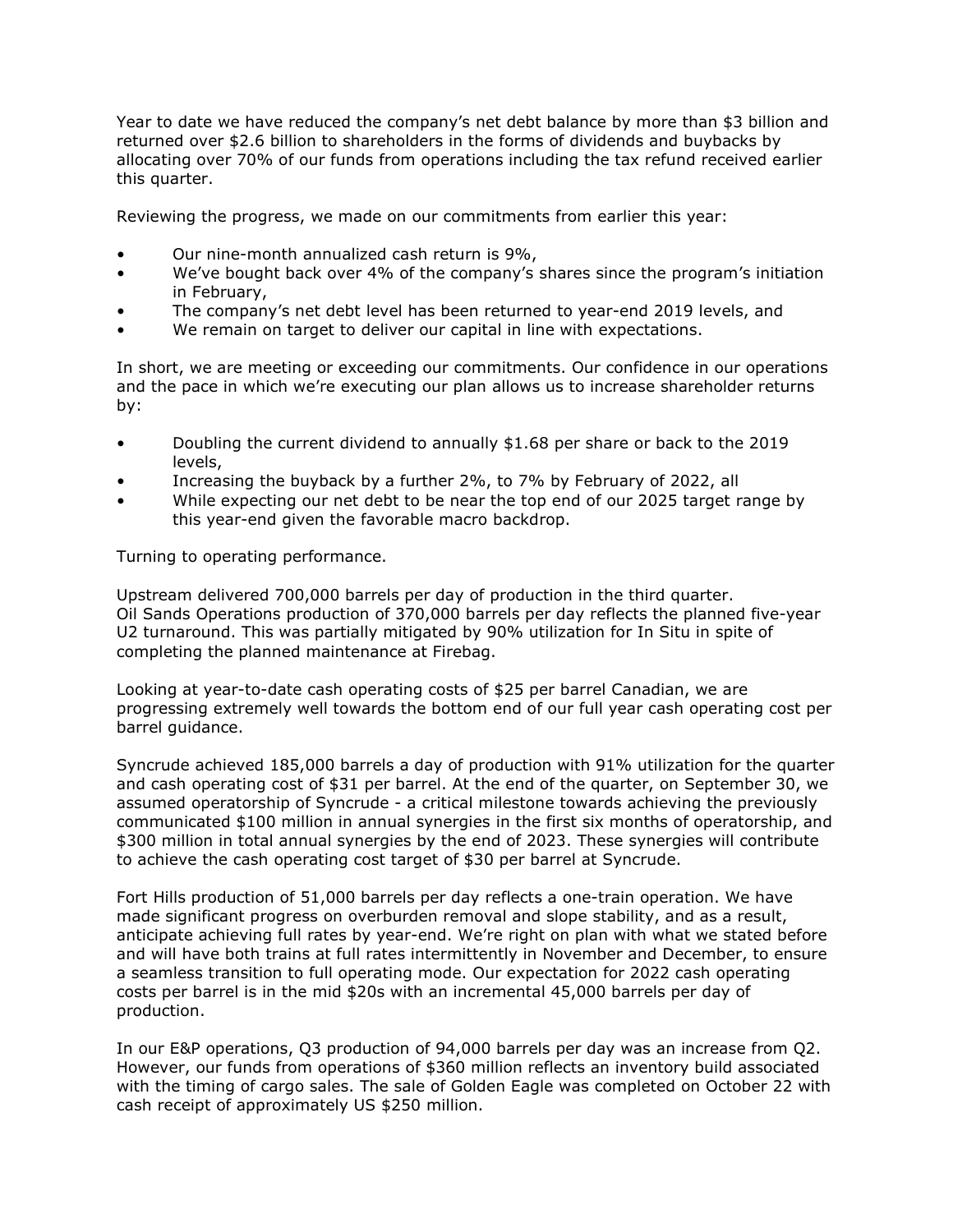In the Downstream, you will recall that we completed significant maintenance at all of our refineries in the second quarter. And as a result, we're very well positioned to take advantage of the demand recovery in the third quarter and the refineries operated at 99% utilization with nearly \$1 billion of funds from operations.

 Compared to \$3.8 to \$3.9 billion for full-year funds from operations in 2018 and 2019 from the downstream, the third quarter is in-line with that run rate with slightly better cracking margins, but also with some significant headwinds:

- Average sweet and heavy differentials were \$4/bbl US narrower,
- Canadian dollar was 5% stronger, and
- Natural gas prices were 125% higher.

 In short, while the headline funds from operations this quarter is comparable to our 2018- 2019 run-rate, there were considerable headwinds that we were able to offset through strategic improvements and investments in our supply, trading and logistic assets to further our competitive advantage.

 As discussed during Investor Day, the investments we've made – and continue to make to achieve our \$2 billion of incremental free funds flow initiatives are building a business that's more resilient and stronger than ever before. As incremental demand continues to recover, we expect to capture higher margins.

 Reflecting back on the second and third quarter of this year, we delivered \$5 billion of funds from operations or nearly \$3.50 per share, despite completing the highest maintenance activity across Base Plant, Syncrude, and all of the refineries in our history , and with Fort Hills operating at one-train.

 Our assets continue to operate at strong rates which positions us for significant improvement to our free funds flow generation in the fourth quarter and into 2022 and beyond.

I'll now hand it over to Alister to go through our financial highlights.

## Alister Cowan  *Chief Financial Officer, Suncor Energy Inc.*  **Financial Highlights**

Thanks, Mark, and good morning, everyone.

 For the third quarter, we continued to exceed our plan to increase shareholder returns and reduce debt. We returned over \$1 billion to shareholders in the form of \$310 million in dividends and \$700 million in share repurchases. During the quarter, our buyback amounted to 28 million shares – that's 20% more than in Q2, at an average of \$25 per share. In addition to the nine-month annualized cash return of 9%, we have also reduced our net debt balance by over \$3 billion – and \$2 billion of that came in Q3.

 Oil Sands delivered approximately \$1.6 billion of funds from operations during the quarter. Although price realizations were higher during the quarter, these were partly offset by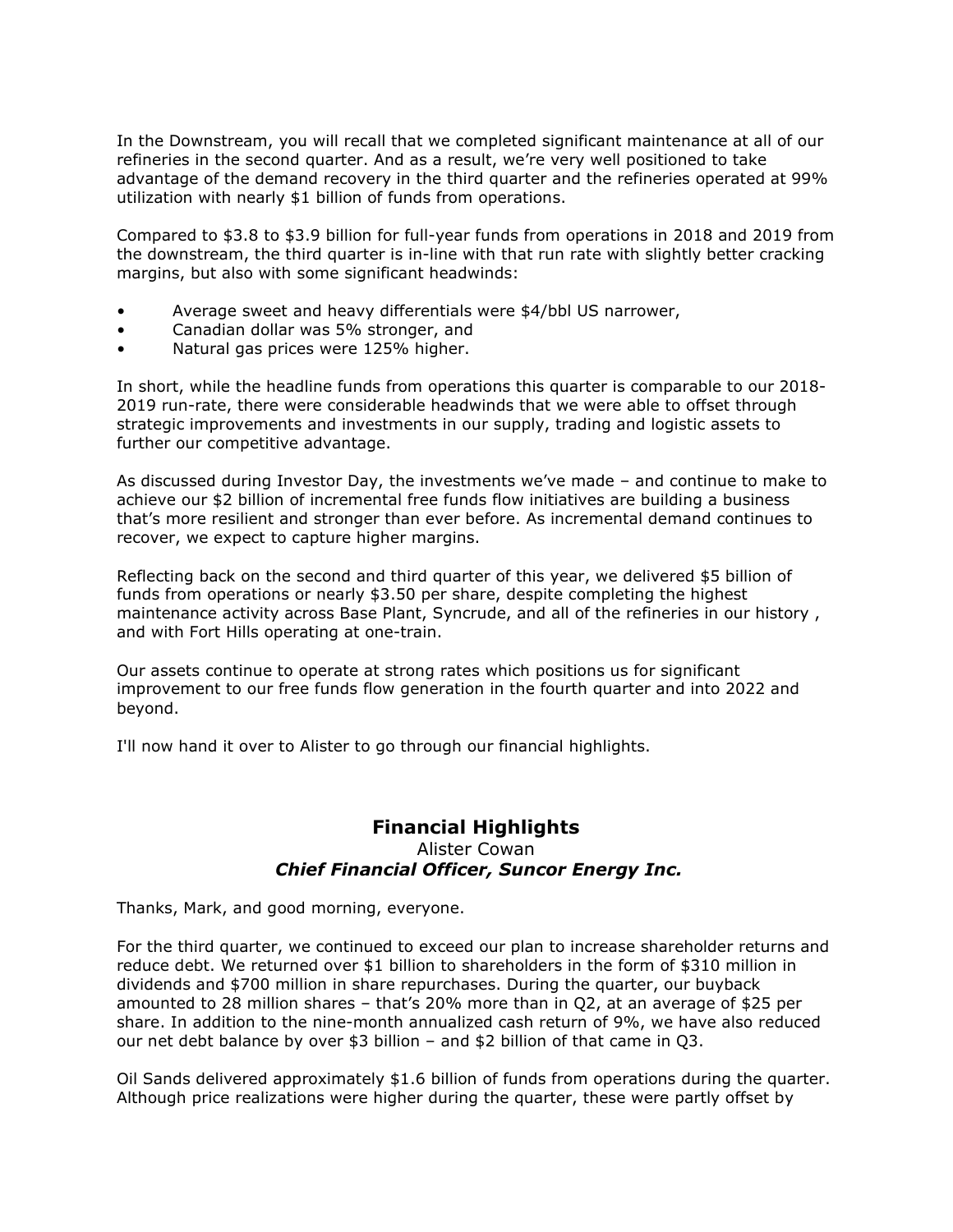higher royalties especially at Firebag, which turned to post payout during the quarter. We had anticipated this royalty change to be the middle of 2022, however at current prices post payout has been achieved much sooner. To just to clarify, all our assets except Fort Hills are now in post-payout thus the cashflow from these assets now fully reflects the royalty charges.

 As Mark mentioned, our Oil Sands Operations cash operating costs continue to trend very well, with year-to-date Q3 sitting at \$25 per barrel despite increasing natural gas costs. You can see from the disclosures, that higher natural gas costs added just over \$1 to our Oil Sands Operations cash operating costs in the third quarter, but nearly half of this has been offset elsewhere in our business – including through higher power revenue. We have updated our natural gas sensitivity to reflect a \$160 million funds from operations impact for every \$1 Canadian per GJ change in AECO. This sensitivity update reflects our integrated model view and includes power revenue, which is correlated to, and does mitigate a portion of the natural gas cost.

 The E&P segment generated \$360 million of funds from operations with price realizations of approximately \$90 Canadian per barrel, delivering \$300 million of free funds flow net of capital expenditures. These results include an inventory build, due to lifting schedules which we expect to come through as additional funds flow in the fourth quarter.

 As Mark noted, we recorded our third best Q3 results in Downstream's history, despite a less than normal business environment. I would like to put these results in the context of the demand – if I look at Q3 2021 versus Q3 2019, average product demand across Canada was down nearly 7%, but Suncor's sales channels remained relatively similar to the same period Q3 2019. This strong performance is a considerable driver towards capturing higher margins and is a direct result of strategic investments in our supply, trading, and logistics asset. We expect this trend to continue into 2022 with Suncor's Downstream capturing higher demand and higher margins and continuing to outperform the industry.

 Ending the third quarter, our net debt is \$16.7 billion which includes capital leases. With the Golden Eagle sale proceeds of approximately US \$250 million received in October, the net debt balance stands at \$16.4 billion CAD – similar to year-end 2019 levels.

 As it relates to our guidance, our only change is to the business environment for increasing commodity prices which of course does increases our cash taxes and royalty ranges slightly.

slightly.<br>Lastly, as I look at our performance for the remainder of the year, we are on track or ahead on both the net debt and buybacks. On our investor day, we outlined the 5-year target to buyback approximately 12% of the outstanding shares. By the completion of the current program in February 2022, we expect to purchase 7% of the float or said another way, achieving 60% of our planned buybacks over five years.

With that, I'll pass you back to Mark.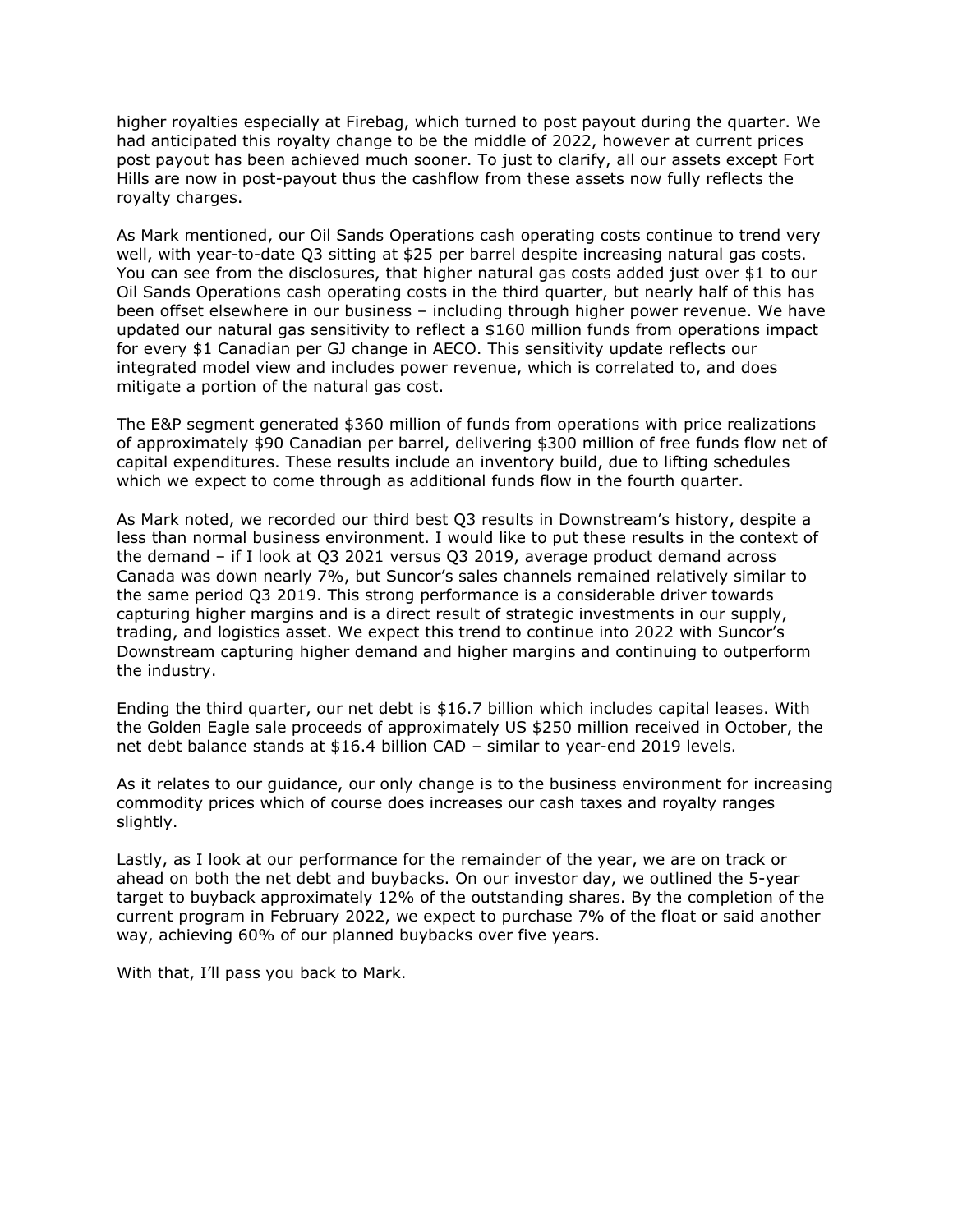#### Mark Little  *President & Chief Executive Officer, Suncor Energy Inc.*

Great. Thanks, Alister.

 With Downstream delivering strong results, our assets operating at expected rates, and Fort Hills ramping-up as planned, I'm really confident in our near and long-term business outlook.

outlook.<br>Further, we are resolute in driving down our cash breakeven by capturing the \$2 billion of annual free funds flow initiatives and Syncrude synergies we detailed at our Investor Day. Although I do acknowledge that the impact of higher commodity prices, are impacting both revenue and cost side of our business.

 In 2021, we are on track to deliver \$450 million of incremental annual funds flow largely through margin enhancements – for example the Firebag and Edmonton debottlenecks, our trading optimizations, lower reclamation spend and interconnecting pipelines.

 Meanwhile, we are also on track to buy back the highest annual percentage of stock in the history of the company, while expecting to reduce our net debt by almost \$5 billion by the end of this year and be at the top end of our 2025 target range.

 Next year, through significant cost savings via improved productivity, synergies, and further margin enhancements, we expect to generate an additional \$400 million of annual funds flow. Additionally, on capital we expect to be \$300 million lower than the \$5 billion ceiling we discussed at our Investor Day.

 As I mentioned earlier, given our execution to date and the confidence in achieving our plan, the Board has increased the dividend back to 2019 level. The next dividend will be payable on December 24, 2021. This dividend will increase and set a new quarterly dividend payment at \$0.42 per share, up from the current \$0.21 per share. The board has also increased the current buyback program to 7% of outstanding shares – a further 2% increase to be purchased by February 7, 2022.

 We fully expect to renew the current share buyback program upon its expiry on February  $7<sup>th</sup>$  and anticipate continuing the buyback program at approximately 5% of outstanding shares at that date.

 Even with a significant increase to the dividend and continuation of the buyback program, we're planning to accelerate the pace of achieving the net debt targets. This reflects our confidence in the performance of our asset base and the strong free funds flow generation across our integrated model, taking advantage of strong commodity prices.

 To put this into perspective, Suncor today is on track to deliver similar debt levels and a lower number of outstanding shares than it had in 2015 – however, with 35% higher production, a resilient Downstream and a lower breakeven.

 Our integrated model is stronger today than ever before and we are now well into the execution of optimization strategy that maximizes the value from this model. As I look forward, I'm confident in our plan to ensure long term value for our shareholders and a stronger and more resilient future for Suncor.

With that Trevor, I'll turn it back to you.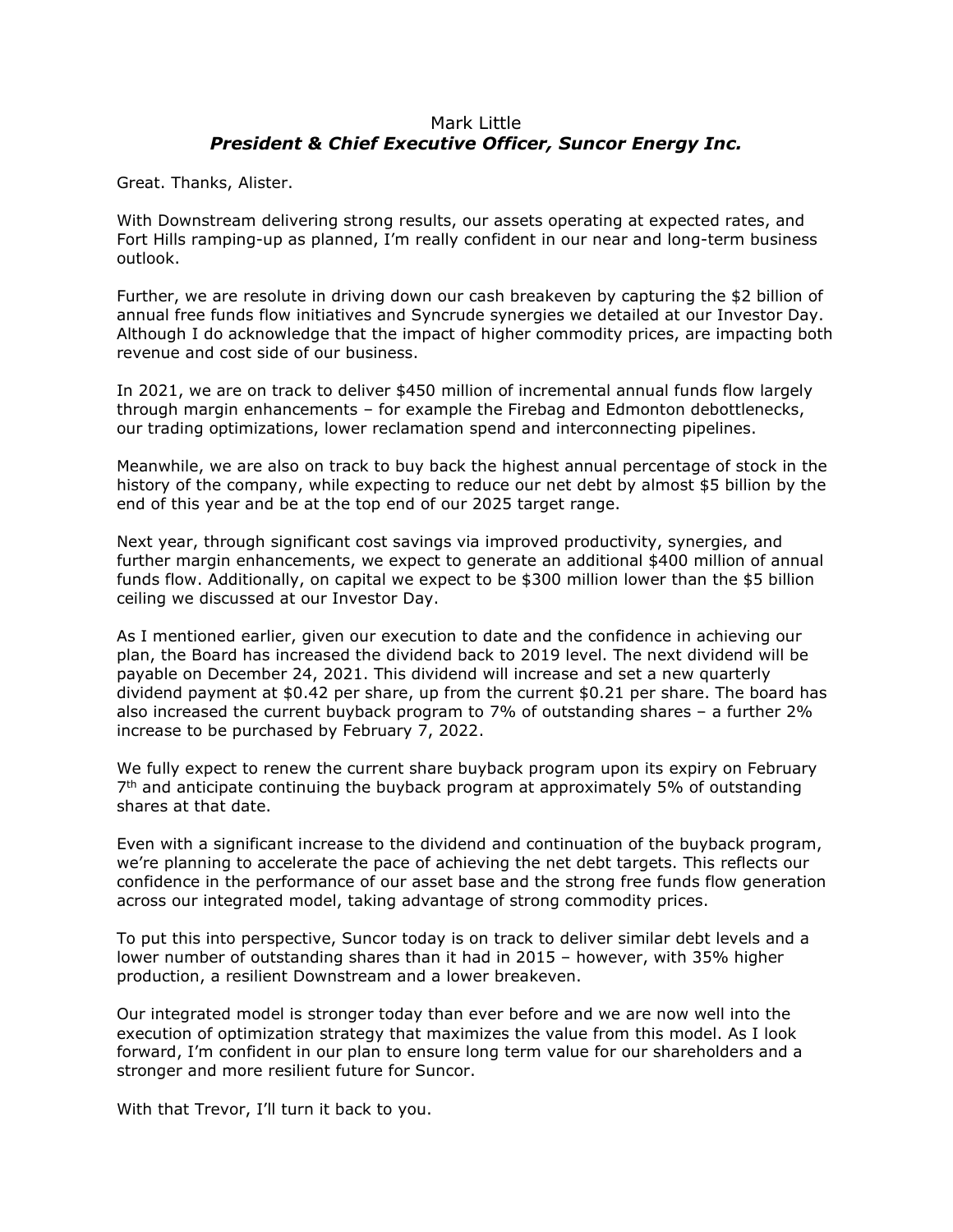**Trevor Bell:** Great, thank you, Mark and Alister. I'll turn the call back to the operator to take some questions. Operator..

#### **Q&A**

**Q&A**<br>**Operator:** (Operator instructions). Our first question is from Neil Mehta of Goldman Sachs. Please proceed.

 **Neil Mehta (Goldman Sachs):** Good morning team and congratulations on the announcement here today. What you're talking about, Mark, is a 7% buyback yield or up to that level and now a 6% dividend yield. Can you kind of talk about what changed in the room to move from the 25% CAGR to this increased return of capital strategy? And just talk about the oil price bands at which we can think about you executing it, certainly at current constructive commodity price environments, it makes sense. But if we dip lower again, do you still see the ability to execute toward the top end of that capital returns yield?

 **Mark Little:** Yeah. Thanks, Neil. I appreciate it. It's interesting because when we looked at it, there were really four factors that we looked at when we thought about setting this dividend increase.

 First of all, the confidence in safe and reliable operations and you've seen that in executing the maintenance program or on Fort Hills ramp-up, and the progress that we're making there. Secondly, the downstream is back and delivering on the cash flow that we expected that business to do. We haven't seen that for some time given the impact of COVID, so it's providing significant and stable cash flow going forward. Execution of our \$2 billion of funds from operations and you can see that in the comments I made about the downstream and it delivering this cash flow despite the significant headwinds that I had highlighted.

 And finally, when you look at it, all of the cash allocation other than our investments is being accelerated. So, you've seen it in our share buybacks, when Alister was talking about the share buybacks, we're now working on the 2023 share buybacks by the time we get to the end of this year from what we said before. We're actually working to get to the top end of our 2025 debt target. So, all of the cash and allocation of capital is being accelerated in all areas and we felt it was appropriate to do that in the dividends as well.

 So, this is fully consistent with the 25% CAGR that we outlined. And in fact, this is 75% of what we said we would deliver by 2025. So, it's not inconsistent. It's just accelerated, just like it is on debt repayments and share buybacks.

Neil Mehta: we should think about the durability of this strategy even in a lower commodity price environment if that plays out? **Neil Mehta:** And then Mark, can you talk a little bit about the oil price bands and how

**Mark Little:** Yeah, yeah. Thanks, Neil. So, when you look at the durability of it, we went back and then looked at this around, OK, well, what does this mean at the \$55 oil that we talked at. And, so given the fact that we've made so much progress on debt, one of the challenges at \$55 is you don't have the cash flow to restructure the debt of the company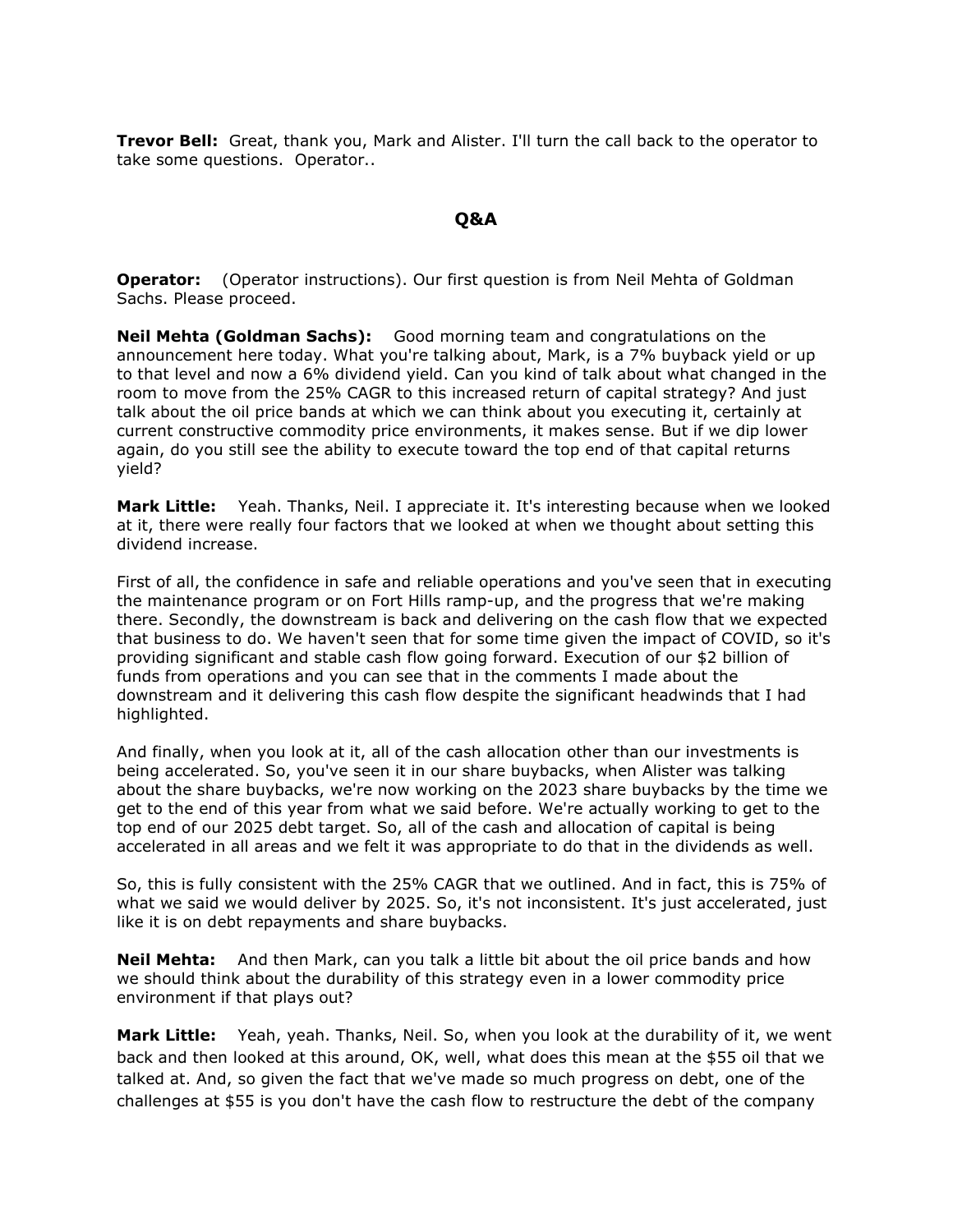and to be able to buyback your shares and such. So, given the fact that it's all accelerated, if we went to \$55 tomorrow, this is sustainable. We still generate free cash flow and we can still continue to push forward on our debt and our share buybacks through that. So, we view that it's very sustainable. The other piece associated with it, if you look at the work that we've done, we said we were -- just \$465 million of our \$2 billion has been delivered this year, so just under \$500 million. We have a similar amount next year associated with it. And then with cutting our capital by \$300 million versus the cap that we outlined, this also gives us over this period of time, approximately \$1.2 billion essentially that we turned over into the dividend. So, even in this environment, we view that we're earning our way to actually deliver this dividend increase albeit very accelerated just like we're seeing in debt and in share buybacks.

**Neil Mehta:**  next big catalyst from our perspective to help to reset the story. And it sounds like, based on your comments, you're feeling good about the progression. I know, Mark, you've been spending some time up there. But can you give us an on-the-ground perspective and the milestones we should be watching for to get confidence you getting back to two trains? Thank you. And then the follow-up question is around Fort Hills. That's the

 **Mark Little:** Yeah, yeah. Thanks, Neil. It's interesting with Fort Hills because we've seen some significant progress. The team is really doing well. We're moving an awful lot of dirt there at this stage of the game. It's interesting just how much this has changed. And so, the whole south face, we have all sorts of equipment in there working. So, we've really been able to deal with that. So, we've been able to manage that whole piece associated with it. And they're getting ready now to do test runs, as I mentioned, both in November and then we'll start staging the asset up in December. So, you'll start to see nominations. Particularly in December, you'll see an increase in nom's as we get ready to -- and shipping on the pipelines as we get ready to bring that asset into full production before year-end.

 And so -- and we also remain on track to achieve our \$20 a barrel cost target in 2024 and next year, we expect it to be in the mid-20s.

**Neil Mehta: Neil Mehta:** Thanks, guys.

 **Operator:** Thank you. Our next question comes from Greg Pardy of RBC Capital Markets. Please proceed.

 **Greg Pardy (RBC Capital Markets):** Thanks. Good morning. And I'd echo what Neil said. I mean, just a very, very strong quarter.

 So, I don't want to get ahead of myself here, but does the -- Mark, does the reset of the dividend now negate consideration for the typical adjustment that you would do at year- end? In other words, are we good sort of on the dividend for the next year or so or would you go through a normal planning cycle as you go into year-end and into next year?

 **Mark Little:** Yeah, Greg, thanks for your question. And I guess some of this is kind of picking up on my answer to Neil, that when we did the investor day, we talked about the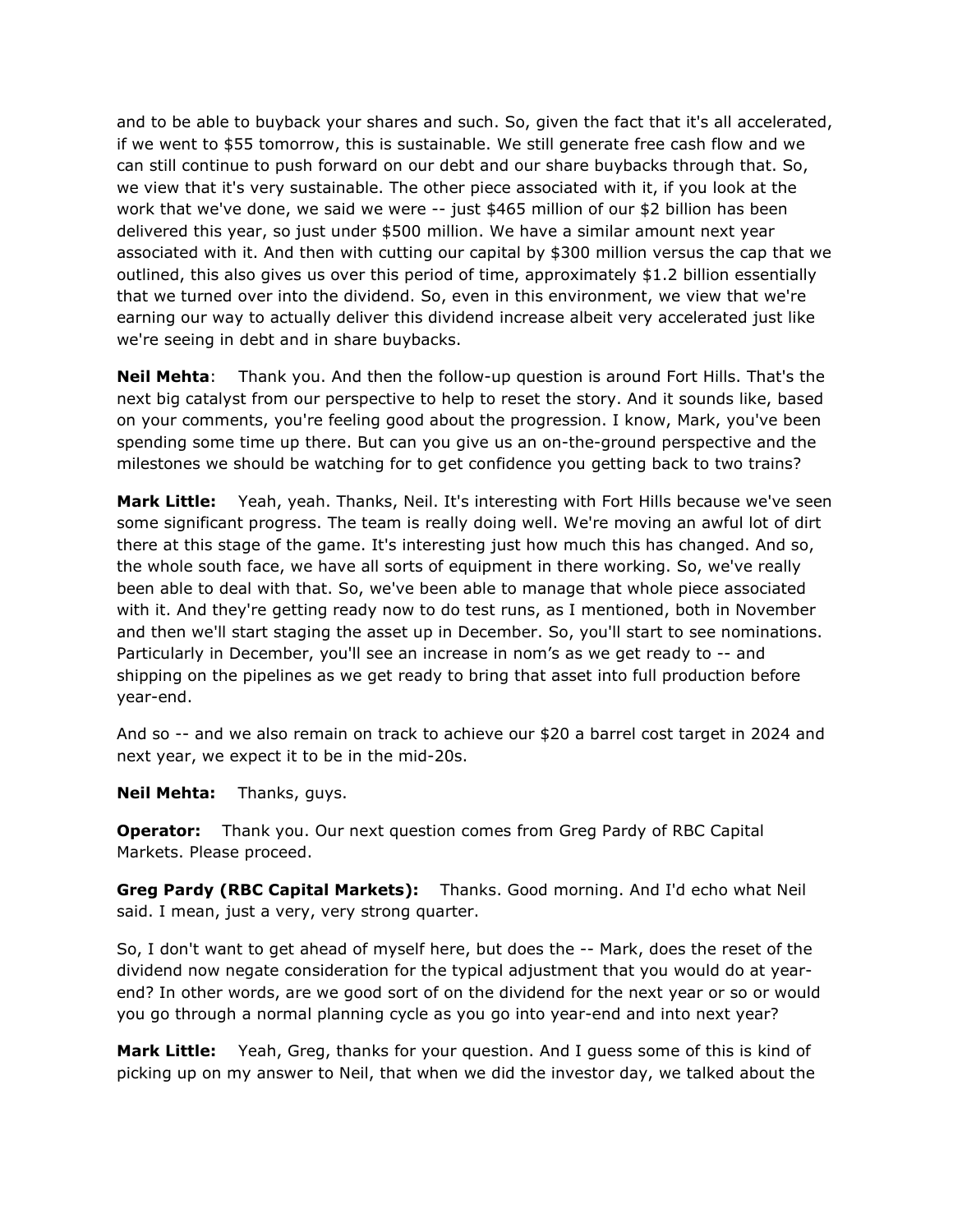25% CAGR through 2025. And essentially, this accelerates and delivers three-quarters of that now a short time after our investor day.

 So -- and we did -- we felt we had highlighted that this is going to be front-end loaded, but obviously, this is a lot more front-end loaded than we ever dreamt, although the commodity price is significantly higher. So, all of these things, debt, repayment, share buybacks and such has all been significantly accelerated. You know, the management and board regularly assess our progress on where we're at and look at shareholder returns and how we're positioned. All that said, given the significance of the move and stuff, we're really not expecting that the board would choose to make any further decisions coming up in the next quarter.

 **Greg Pardy:** OK. Appreciate that. Very clear. The other thing is, I mean, you know, you look at all the moving parts in the oil market right now. Obviously, cost inflation, just costs in general. And I guess the thinking on year-end had been, that you need a 35 TI breakeven to cover sustaining capex and so on. With the dividend adjustment and all the other moving pieces is, how should we think about that breakeven price now?

**Mark Little:** Yeah, that's actually a great question. Obviously, this is around affordability, right. It's one of the reasons that we had the breakeven and looked at doing that along -- and this included all our operating costs, sustaining capital and the dividend. And our focus was to be able to pay that in a \$35 world. With substantially higher prices and the current environment and such, including things like increased natural gas and FX rates, and everything else, obviously, our breakeven is higher than that.

 Essentially, everybody says that's consuming energy because energy is up so much. But we remain very confident in delivering our \$2 billion. But in this high-priced environment and very high commodity prices, you know, that's actually a challenge. So, our breakeven is higher, but we don't see that as an issue in this environment.

 Obviously, if the entire energy market declined, our breakeven will decline as well. So, you'll see us continuing to work on changing the structure of the company going forward. We lowered our capital in 2022 and we're confident that we can accelerate other aspects of our five-year plan. So, we haven't given up on it, but in the short term for sure our breakeven is higher than the \$35.

**Greg Pardy:** OK. Make sense. Thanks, Mark.

**Mark Little:** Thanks.

 **Operator:** Thank you. Our next question comes from Phil Gresh of J.P. Morgan. Please proceed.

**Phil Gresh (J.P. Morgan):** Hey. Good morning. My first question, just to follow up on some of your balance sheet commentary, the \$12 to \$15 billion long-term target. Is that something that you would consider also bringing down with the excess cash flow or would you rather kind of keep that target, maybe hit the low end of that target, and return incremental cash to shareholders? How do you kind of compare and contrast those two ideas?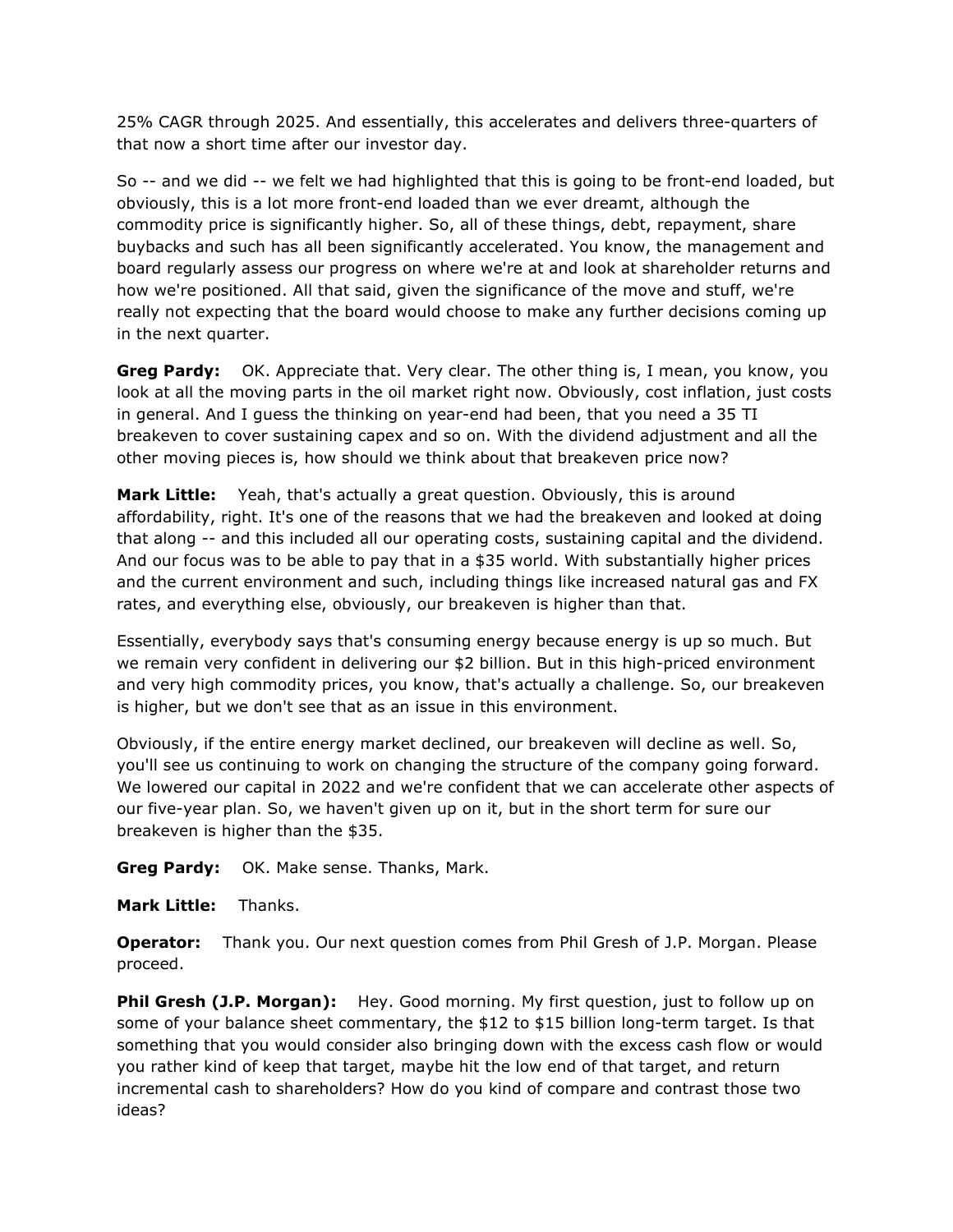**Alister Cowan:** Yeah. Thanks, Phil. As we look at it, you'll recall we set two targets there. We set a 2025 target of \$12 to \$15 billion. And as Mark said, we're actually on track to achieve the \$15 billion, the top end of that range this year, so that's an acceleration. We will continue to drive that debt down over the next few years. But we also set a 2030 target, which was \$9 to \$12 billion and we will continue to drive to that. And if we have a commodity price environment, whereby we can drive that down to those levels faster, we will do that.

 But we're also cognizant of ensuring the shareholders get their return. And you saw us make a comment that free cash flow after capex and dividend will be allocated 50% to buybacks and 50% to debt reduction next year. That will be pretty consistent going forward.

**Phil Gresh:** Got it. Got it. OK. And then just to follow up on some of the operating costs commentary, acknowledging the higher price environment leads to some inflationary pressures for everybody.

 Looks like your opex this year based on your guidance probably will be around \$11 billion for the total company. Is it -- I guess, is it fair to think that from there, we should be looking at these, call it, \$400 million of free funds flow improvement would be off that baseline as we move forward into '22 as opposed to looking at the absolute targets for May because the cost environment has changed or just any further color on that would be helpful.

 **Mark Little:** Yeah. I mean it's interesting when you look at the overall cost structure. It's interesting when you look at OS&G because, as Alister pointed out, we changed the natural gas sensitivity. It was for every \$1 change in natural gas, it was \$240 million impact and we've revised it down to \$160 million.

 But these two pieces of it, one is the power revenue that comes -- shows up in a revenue line and the costs actually show up in our OS&G costs. I mean, this is actually one of the complexities of it. So, you don't really see it when you look at our unit operating costs. You see some of the impact of that, but it's mitigated by the revenue.

 So, we're far more focused on our unit operating costs and staying on track to deliver the cost outlooks that we've had associated with it. And so, we are seeing some impacts associated with that. A lot of the challenge with our \$2 billion this year is a lot of it showed up on the revenue side and very little in the cost side. So, you're not seeing the movement in the operating cost that some expect because I think some people have just taken this that it's all coming out of costs and such.

 So anyway, that's one of the challenges. I don't know, Alister, did you want to add anything to that?

 **Alister Cowan:** Yeah. I mean I think it's important to realize, you know, obviously, we've had some impacts this year. But I think as we look forward to next year, I would say there's a couple of things that are -- that we're focused on and working our way through. Availability of labor, I think you're seeing that across the industry. It's not just a Suncor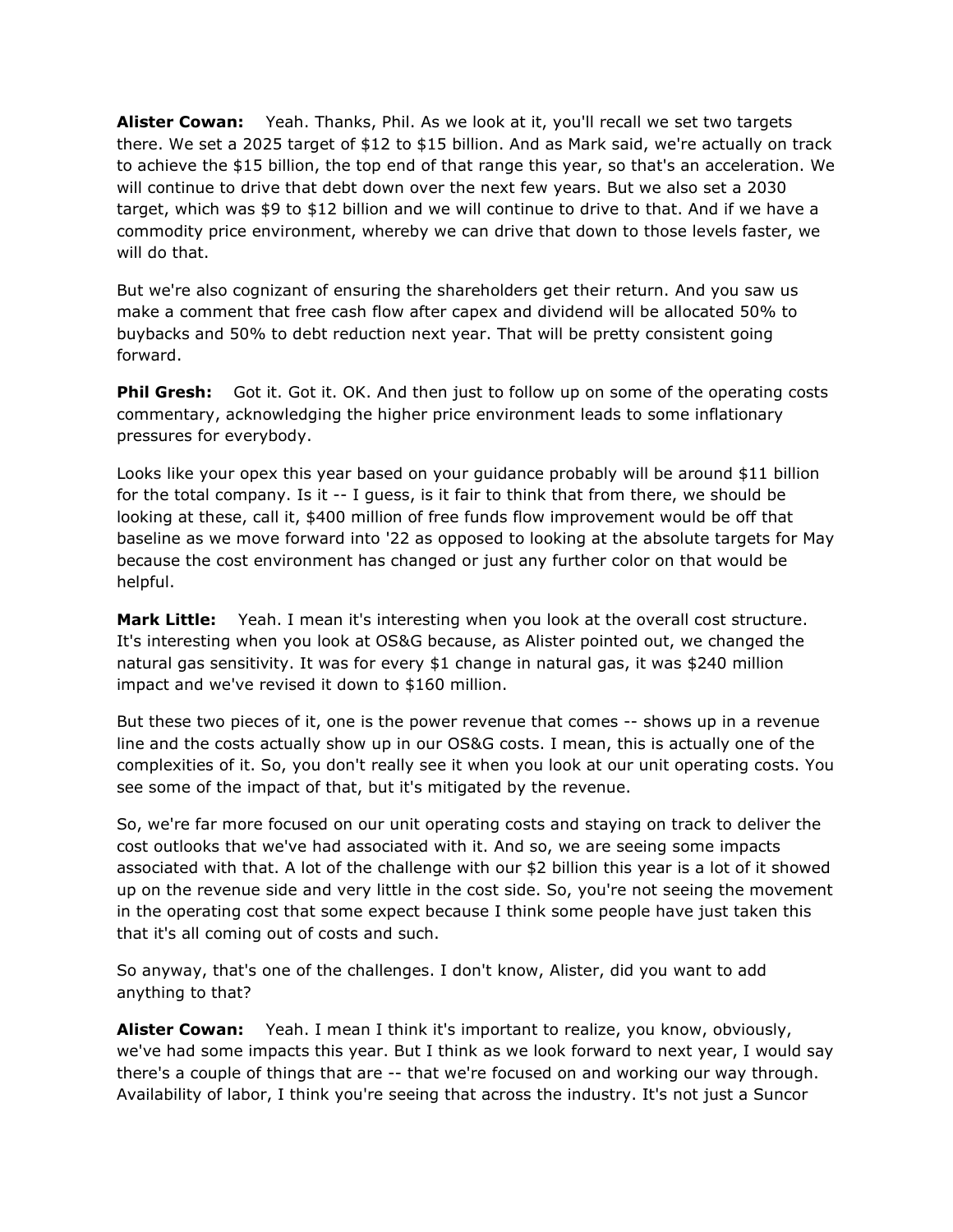issue. I would say that we're probably in an advantaged position compared to others. We have a largely in-sourced workforce, which limits our exposure to service providers, where I think we'll see now those same pretty significant cost increases. We're not experiencing those to any great extent because of that largely in-sourced labor force. General CPI in Canada is around three and a half to four and a half percent. So, as we work through our planning and we get to guidance in December, we're also going to give you some more details around those costs. So, I think there's more to come on this, but I'm not expecting a significant increase in costs here.

 We will be offsetting that inflation by some of the -- partially offsetting that inflation by some of these additional cost reductions that Mark talked about.

**Phil Gresh:** Just one last one, just on the operating cost. You said this is obviously the biggest turnaround here in history. Would you say that there was like a material impact on cost or was it more just the lost volumes that came from that, that would be an incremental tailwind. Thank you.

 **Mark Little:** Well, Phil, you actually see it on both sides of the coin. Part of it is actually the turnaround itself obviously has some impact on the volume side. But you see a bunch of this in capital because a lot of this sustaining capital has actually done on the work that we're doing physically on the assets. That said, we work really hard to try and normalize that from year to year so that we don't have these huge swings in sustaining capital and such associated with it.

 So, I would say you're going to see it more on the volumetric side than you would see it year to year on the capital side.

**Phil Gresh:** Yeah. OK, thanks a lot.

**Operator:** Thank you. Our next question comes from Dennis Fong of CIBC World Markets. Please proceed.

**Dennis Fong (CIBC World Markets):** Hi. Good morning and thanks for taking my questions. A couple of them have already been asked, but there's two that I have quickly on Fort Hills that I'd like to just prod about. And hopefully, I'm not getting too ahead of myself here is, first, just with respect to the components around the wall stability, kind of fixes and so forth. Has there any -- has there been any changes in terms of mine plan going forward, as well as, has that changed the thought process around any debottlenecking or further optimization once this project is able to ramp up to full capacity as well as maybe timing around hearing about incremental debottlenecking or efficiencies that you could gain?

 **Mark Little:** Yeah. Thanks, Dennis. It's interesting with this because the mine plan has changed. Just because the South face was so rich with ore, we took a little different approach around how we are planning to mine that and obviously were well into that now. There's been an enormous amount of work done since -- in the last quarter. And, you know, compliments to the team. They've really been going hard at it and making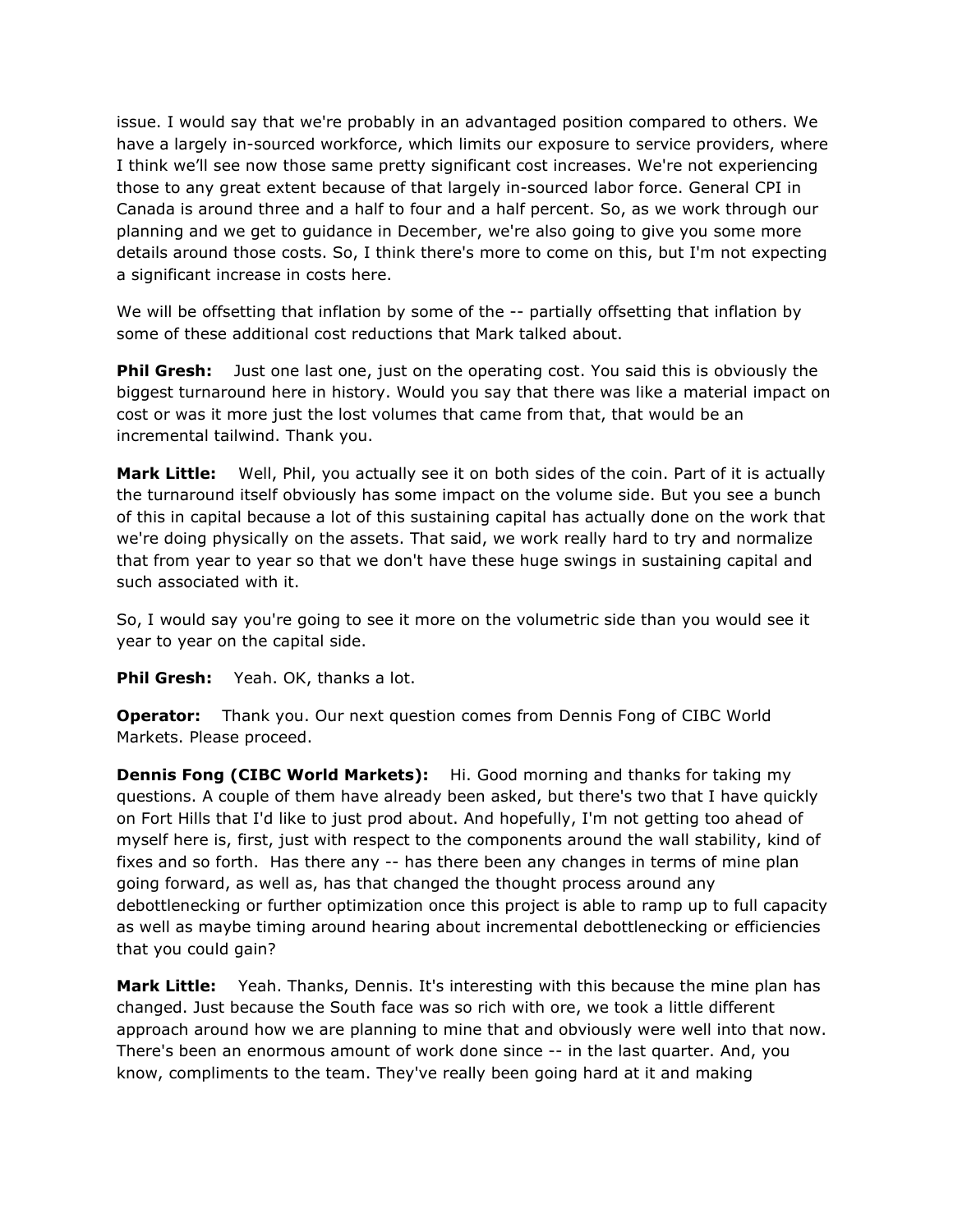tremendous progress. That said and to some degree, I would say it's a little bit of a separate issue.

 When you set that aside, that's really around getting this asset ramped up, getting it to full rates and delivering on 90% of nameplate capacity that we've always stated. Then the issue about the debottleneck is, there are opportunities, or we believe there will be opportunities to debottleneck the facility. On a few occasions, we've had it running to full rates. So that's very positive.

 And we've made some tremendous progress looking at the facility and such. We're looking for this really to be the first year coming up in 2022 where we've run the facility at 90% of nameplate capacity. Through that, we are getting -- the more we run the facility and then the more circumstances and conditions we run it, we see more and more opportunity around -- and a better understanding about how we could debottleneck the facility. But anytime you put this much capital on the ground, there's an opportunity to debottleneck and line it out. It's always a little different than what it looked like on paper or in the math models. So that's what we'll be paying a lot of attention to over the next year and we fully expect that we will find opportunity going forward.

 **Dennis Fong:** Great. Great. Thanks. And then, maybe shifting gears just to discuss Syncrude here. Now that -- you've -- I mean, not spent a lot of time specifically operating assets that you -- given the timing when you've taken over operatorship, I was just curious in terms of, we'll call it, the first nine months of this year as well as kind of what you understand with respect to the assets already given your interest in it. Have you found anything with respect to the interconnect beyond being able to showcase stronger utilization, help improve the quality of the feedstock into the Syncrude facility as well as mitigate downtime between both base plant and Syncrude? Is there anything further that we need to understand about that just given that it's operated for several months this year thus far?

 **Mark Little:** Yeah, Dennis. I don't think that there's anything beyond improving the feedstocks, increasing the utilization, and driving higher profit than what you've outlined. But those are super significant, right? This is -- and we're seeing more and more opportunities. I think one of the things we're really excited about is we essentially had two separate organizations looking at the assets, trying to identify opportunities and then drive a discussion about, OK, well, how could we do this? Can we get a deal, get things going and everything else. Now, we essentially have it all in the same organization. So, we think that we'll be able to drive up the utilization of the asset and really leverage and maximize the value of the interconnecting pipeline. This is our first year. We've made some good progress.

 It's interesting how the opportunities come and go. Sometimes they're in very short term, but we're excited about the interconnecting pipeline. It's a huge lever in helping to improve the Syncrude asset. And we think that with operatorship, this even sets a better foundation to maximize its value.

**Dennis Fong:** Great. I appreciate the color. And congrats on the accelerated returns as well as hitting your target goals ahead of time. Thank you.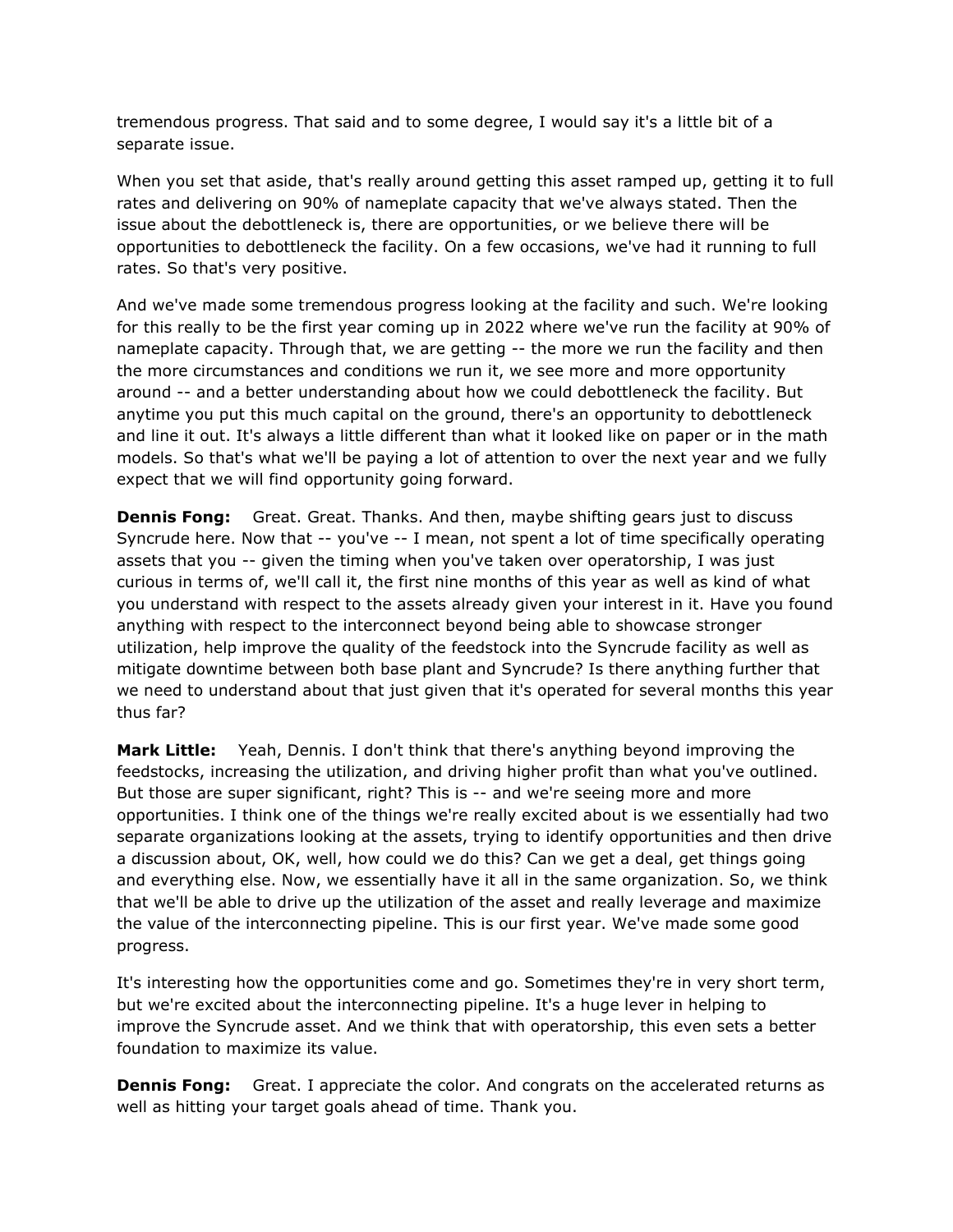**Mark Little:** Thanks, Dennis.

 **Operator:** Thank you. Our next question comes from Menno Hulshof of TD Securities. Please proceed.

 **Menno Hulshof (TD Securities):** Good morning, everyone, and thanks for taking my questions. So, there's lots of chatter out there on the impact of higher natural gas prices on refinery processing costs for heavy oil in particular. And it sounds like that's been a key driver of widening heavy differentials as refineries bid up light feedstock over heavy. So, my question for you is how are higher gas prices impacting your downstream margins and decisions on whether or not to -- sorry, not whether or not, but whether to price this, process lights versus heavies? And I'm focusing on the downstream side of things, in particular. I understand that you did provide that \$160 million sensitivity for natural gas for the core.

**Mark Little:**  degree, you're seeing that commentary come out of Europe where they're paying orders of magnitude, higher natural gas prices because this is an area that has very constrained access to natural gas, essentially no storage. Their storage volumes are way below historical levels. And I would say, to some degree, the region is struggling with energy access, just in its entirety. Yeah, Menno. It's interesting because I actually think that to a large

 So, I really don't see it. And in fact, that's one of the reasons that we kind of pointed out is that in my downstream commentary, we talked about delivering Q3, the third highest in our history, but we also talked about, yes, but one of the challenges is natural gas prices up 125%, the Canadian dollar is up 5% and you've seen much narrower spreads than what we've seen by \$4 on the light-heavy. So, I really don't think in North America, this is really a dynamic. But in Europe, you see it much more.

 And so, maybe there's been a little bit widening of the differential. The beauty of our model is, our whole model is designed that, look, whether the differentials are wide or narrow or whether the prices are absolutely high or not, we actually can extract the money within our model associated with it. And so, we view that our model actually helps protect us against this. Just as we talked about on the power side, it's one of the reasons we modified our sensitivity -- before we were just showing you the impact on OS&G, but the offset here is in revenue. So, we think we're very well positioned to be able to manage this. But in North America, I don't see that as a really significant factor although it may have some impact.

 **Menno Hulshof:** And then just on a related note, would you ever consider getting back into the gas business? I know it was a big part of the business model back in the day. Just to hedge out that price risk or is it just -- it's just not enough -- there's just not enough sensitivity to even to have that be a consideration?

 **Mark Little:** Yeah, Menno, it's interesting because I think you'll see that our model, although very unconventional to a lot of folks, we see that we actually have impacts. As you see the Cogen come on, our sensitivity to natural gas will change again and be mitigated further associated with it. When you ask would you ever, I mean -- maybe I'm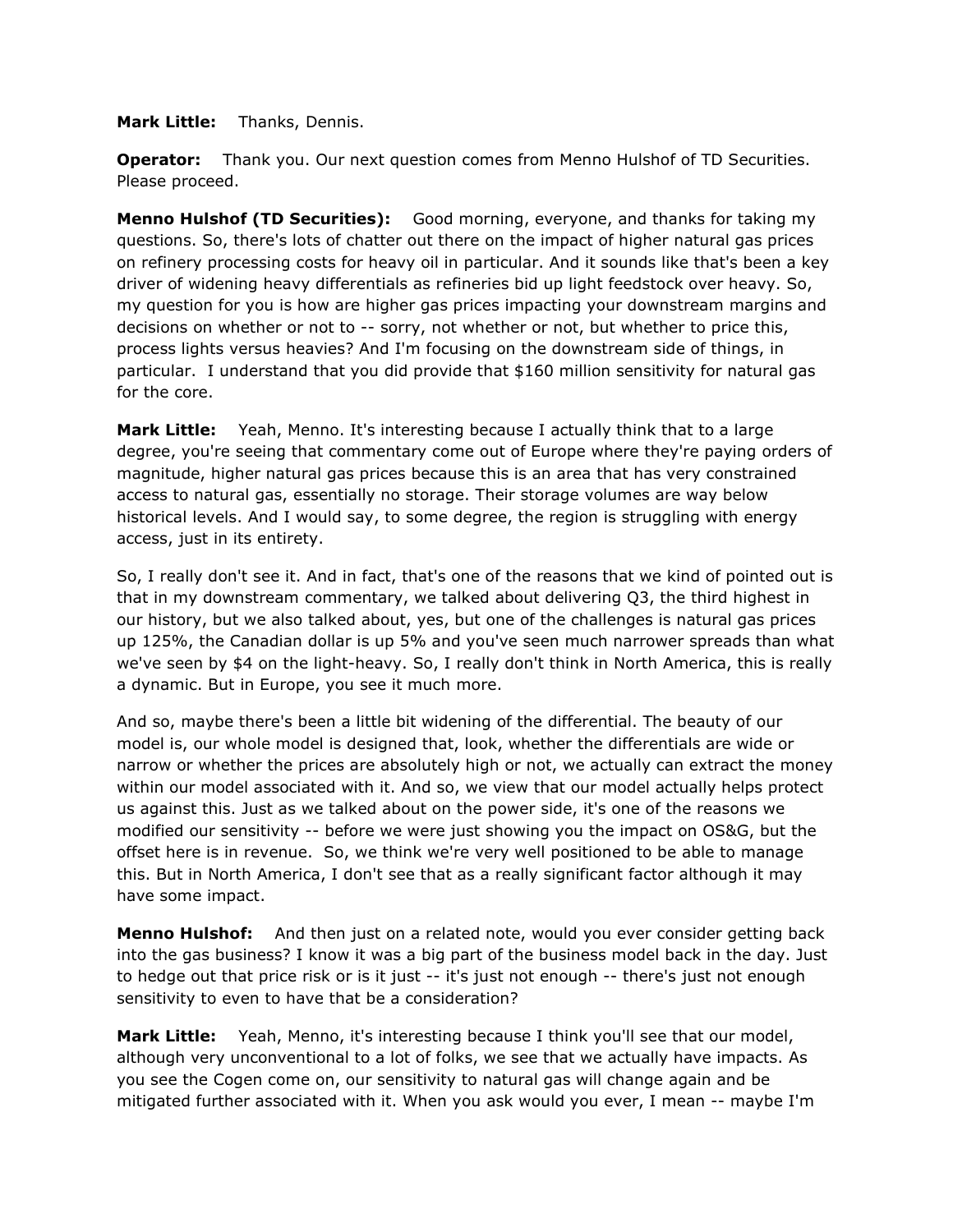getting old enough to know that to never answer the question than -- absolutely not. I don't -- maybe there's a circumstance. Obviously, we're a big consumer of natural gas and we continue to look at our positioning within the markets all the time. Our primary focus at this stage of the game is how to mitigate, obviously, increased natural gas prices and power is the way that we're doing it. And obviously, we're further investing to manage that further. So, would we ever? Maybe we would, but not at this time.

**Menno Hulshof:** OK. Thanks for that, Mark.

 **Operator:** Thank you. Our next question comes from Manav Gupta of Credit Suisse. Please proceed.

**Manav Gupta (Credit Suisse):** Hey, guys. So, I wanted to switch gears a little. You and some of the other bigger operators in Canada have come out with projects on carbon capture and sequestration. And I understand it's pretty early. But just trying to understand like what kind of support do -- you would need from the government of Canada to move ahead with this? Is it a firm carbon pricing? Is it basically supporting you with some kind of capex, you know, where they pitch in? So, I'm just trying to understand as these negotiations are proceeding, what kind of help do you expect from government to move ahead with the carbon capture program.

 **Mark Little:** Yeah. Thanks, Manav. Obviously, I mean this is an area we're quite excited about. Obviously, we are a large emitter of CO2 and it's been fantastic to see the alignment among the industry peers and really being able to get an unprecedented alliance in the history of our industry within Canada to be able to chart a clear path moving forward.

 That plan is to take the whole industry to net zero by 2050. Obviously, there's a lot to that plan. But one of the key points in that is carbon capture and sequestration. We realized, as we worked on it, that as we worked as an industry, if we work together, we can drive down the cost significantly. And this is about keeping the industry competitive. If you look at Norway as an example, two-thirds of the capital and two-thirds of the operating costs for the first 10 years are actually provided by the government. In the United States with Q45, we actually have incentives to be able to do carbon sequestration and that deals with both capital and operating costs. So, we need to have something that's competitive.

 We want to ensure that we can't afford to be investing below our weighted average cost of capital, of course. And so, we're working to try and figure out, both with the provincial government and the federal government, what's the path forward. And it's not just all monetary, some of this actually gets into access to poor space and those sorts of things. The great thing is we have a plan and I think we have a great relationship with both the federal and provincial government and we're looking to get alignment so that we can move forward.

 **Manav Gupta:** Thank you for that. And a question here on the refining side. You were generating free cash in refining even during the worst of pandemic. And now obviously, you're generating a lot of free cash from refining.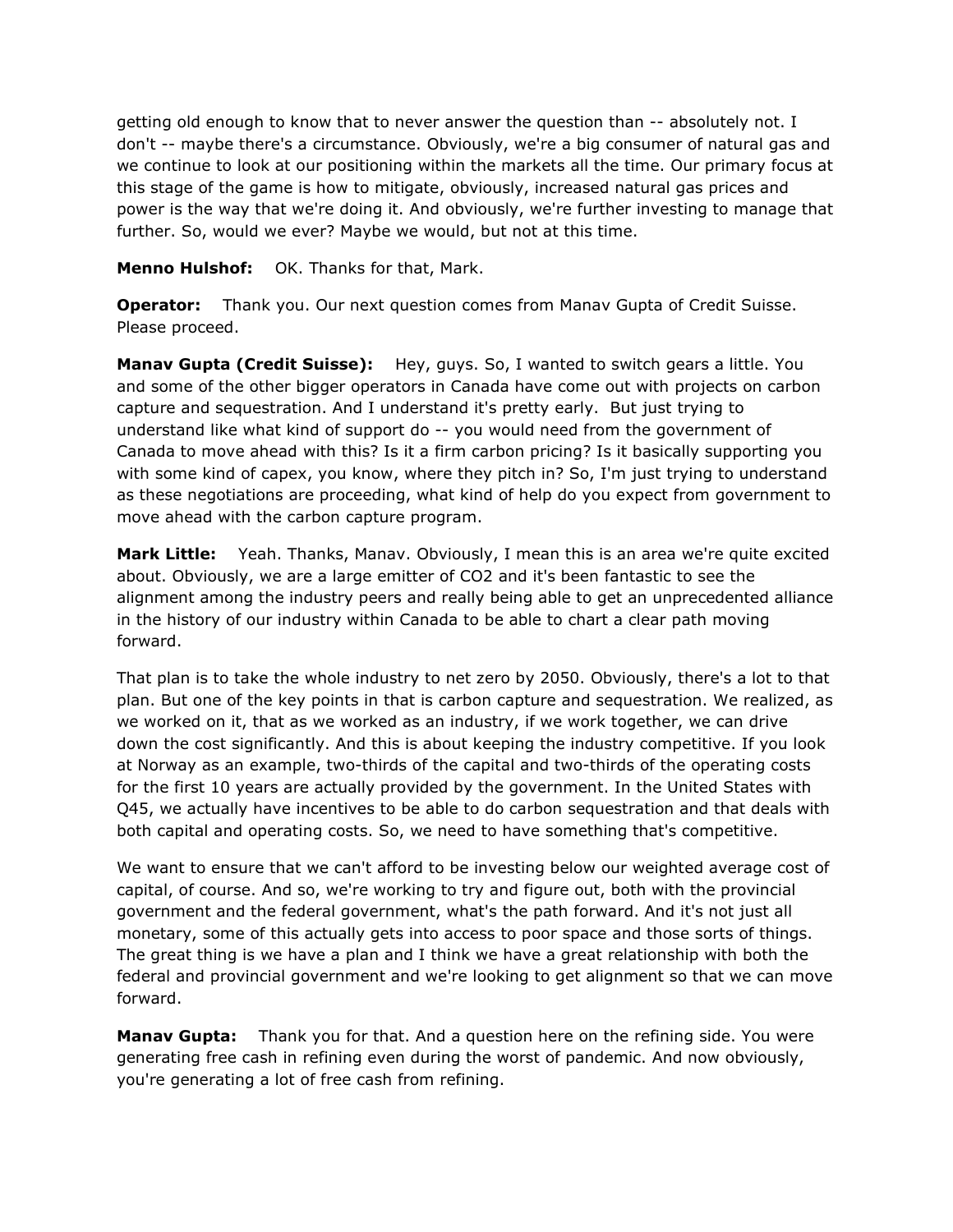But if we look at your refining, it's actually three parts: it's refining, it's logistics, and its retail. And I wanted to understand from the retail perspective, is this a business you want to grow, is this is a business you want to keep as it is, or is it a business that you could potentially look to divest at some stage? So, if you can help us understand your views on your retail business within refining.

 **Mark Little:** Yeah. It's interesting, Manav, because we actually talked about this on our investor day. So, I think there's some good material there that helps provide some context to it. I would actually add a fourth piece to this, is our trading capability.

 And you saw that in the last year is that we were able to run disproportionately high utilizations in the refineries, leveraging our logistics network and our trading capability to deliver free cash flow when nobody else was. And I think in our investor day, we talked about how we delivered twice as much operating cash flow in refining than our next nearest competitor within North America because of the combination of all of this capability that we've outlined, retail is an important part of that. We have the #1 brand in the country. We have the largest coast-to-coast network. We have direct relationships with the customers that we can leverage as we think about adding energy options to the future, so we see this as an important part of our model. And so, I think I would just refer you back to that. Our team can actually walk you through some of those slides and stuff we did on investor day, but we think this is an important part. And we recognize that a lot of people have just sold this off and taken the cash out of it.

 But we don't think that's the right answer for Suncor. And, the more we see the integrated piece associated with it, this was very helpful when we went through COVID. Anyway, that's kind of where we're at with it, Manav, and that's why we've continued to position and continue to invest in this part of the business.

 **Manav Gupta:** No, no, I completely agree. I don't think it should be moved out. It's an integral part of the business. It gives you that access to the end markets where placing a barrel is important.

 My last and final quick question here is, 2021 was a year of very heavy turnaround for you, upstream and downstream. As we look at 2022, do we think the level of maintenance in both upstream and downstream should be lower? How do you expect to run in 2022 at both upstream and downstream versus 2021?

**Mark Little:**  have lower turnaround activity. We still have a lot of maintenance going on, but we have lower turnaround activity than what we had in both sides of the house associated with it. Syncrude still has some substantial maintenance and turnaround work within the year. And Firebag actually is going to be off. We have a big piece of work associated with Firebag. I think the impact is something like 15,000 barrels. And so, -- and you keep in mind, Golden Eagle with it out, that's about a 10,000-barrel hit. Yeah. It's interesting when you look at it, the downstream and upstream

 So, there's puts and takes across the platform. Turnarounds are lower but we're still executing a bunch of work. And some of this is what I said earlier to one of the previous questions, just about trying to flatten out and optimize our sustaining capital going forward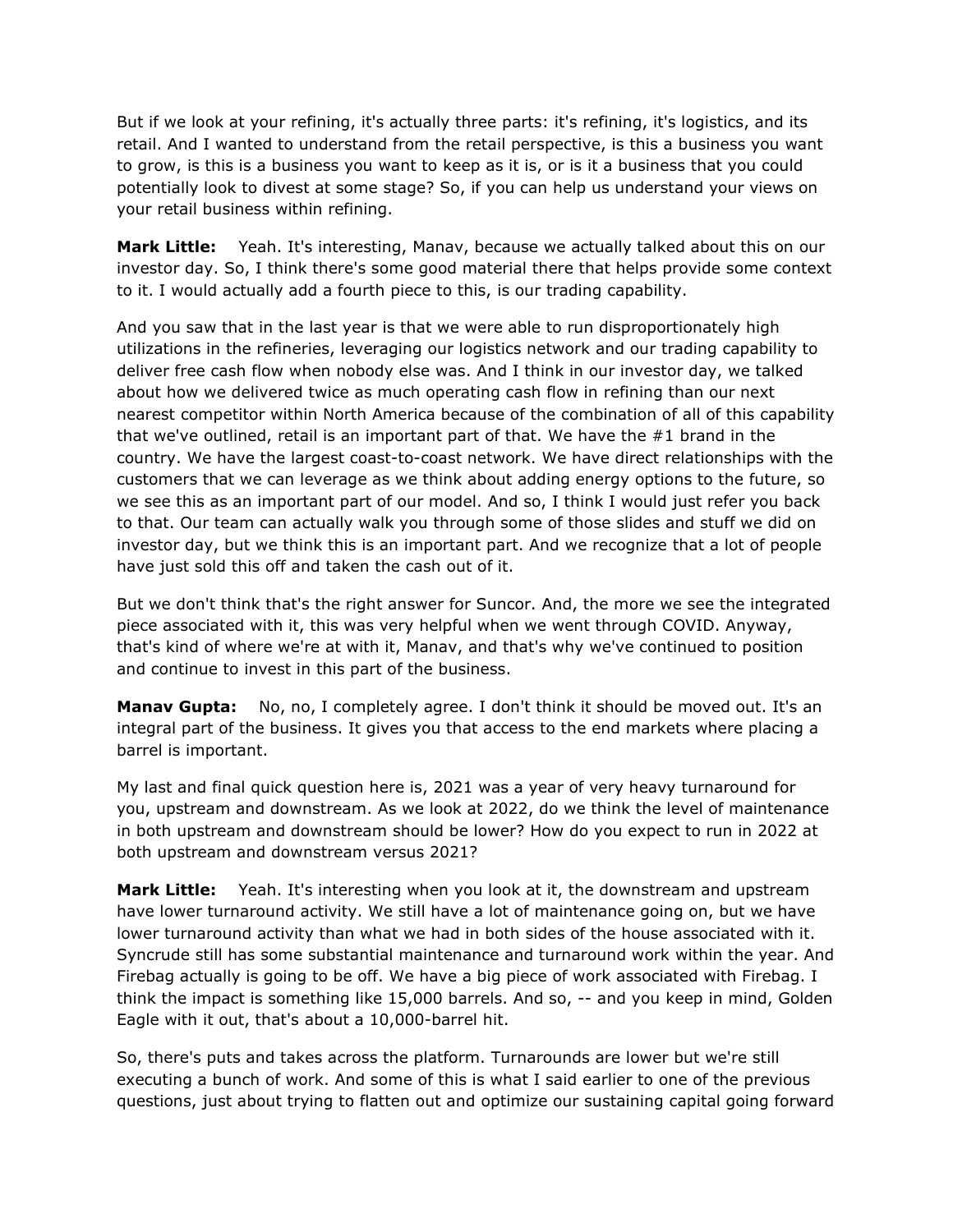so we don't have huge swings in that. So anyway, so that's where we're at. You know, the beauty of it is that overall, as we talked about during investor day, this optimization phase 40% less capital than the growth phase we had. And next year, as we've highlighted, we're spending \$300 million below our 2022 ceiling. So, you know, I think we're trying to manage this well so that we can continue to deliver very strong returns to our shareholders.

**Manav Gupta:** Thank you for taking my questions.

**Operator:** Thank you. Our next question comes from Harry Mateer of Barclays.

 **Harry Mateer (Barclays):** Thanks. Alister, I think this one is for you. One of the questions we often get is the concept of net debt versus gross debt and you have net debt targets for 2025 and 2030, as you've laid out, but your capital allocation framework for next year also indicates paying down debt with cash. And presumably, there's a limit to how high you want the cash balance to go, as opposed to just doing gross debt reduction.

 So curious how you're thinking about that. And then the follow-up is, when I look at your debt schedule, you still have a couple of billion of short-term debt, but at these sorts of prices you spin through that pretty quick. So, how are you thinking about the willingness to do more LME, such as you did with the 24s in the third quarter. Yes, maybe not paying make-wholes but waterfall tenders, etc.

 **Alister Cowan:** Yes, that's a great question, Harry. I mean, I think you're right on there. You know, net debt versus gross debt, we obviously don't want a cash balance to grow significantly, but somewhere in the \$2-\$3 billion is probably reasonable. Just to emphasize to everybody when we talk about net debt or debt in total, we include our leases of about \$3 billion, which is not -- so companies in the U.S. don't do the same thing. I would say that as we're looking at all options as we go forward, we have short- term debt, we'll pay down. We've got some maturities. But ya, I think we'll be looking at liquidity management events so that we can take some of that longer-term debt out. You'll see us manage the debt profile. You know you may see us issue some longer-term debt just to term out and increase the maturities at the same time as we're taking shorter-term debt out, but all those options are certainly on the table.

**Harry Mateer:** Got it. Thanks very much.

**Operator: Operator:** Thank you. Our next question comes from Roger Read of Wells Fargo. Please proceed.

**Roger Reed (Wells Fargo):** Hey, good morning and congrats on the better results. I admit to missing the first part of this call, we had quite a number of reports this morning. But I would like to come back to the decision to reinstate the dividend to the pre-reduction level. What was the thinking kind of at the time of the cut? And what's the thinking today bringing all the way back? One of the reasons I ask, we expected a dividend raise next year, but we didn't really think you'd get all the way back. So, I'm just trying to understand the confidence level that you have here and how that all came together.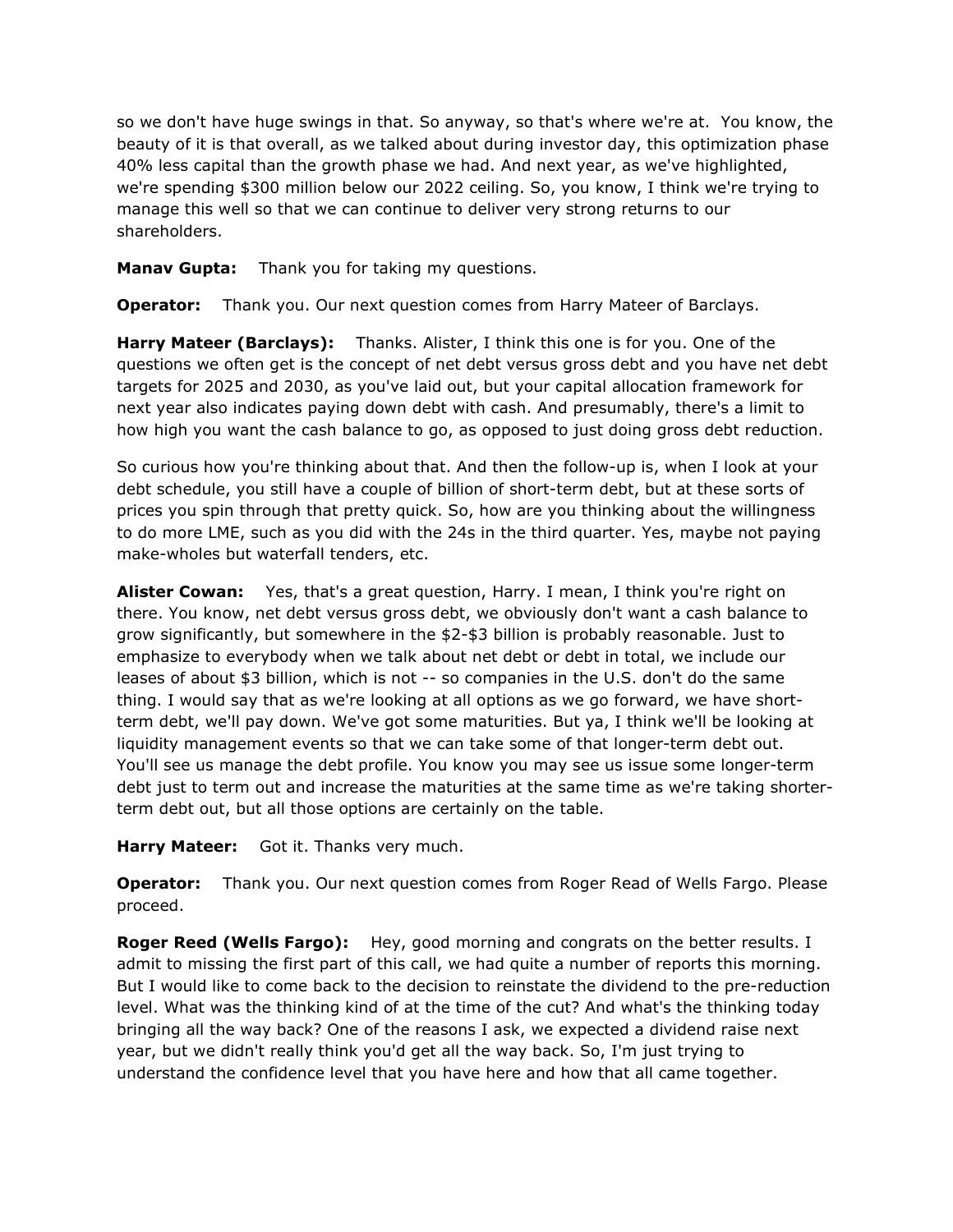**Mark Little:** Yeah. Thanks, Roger. I appreciate it. Really, if you go back to the dividend cut and I think we've been through this on several occasions is, you know, our focus was, hey, we're in a global pandemic. It's having a dramatic effect on global demand. And our view was we needed to keep the company financially strong. We took that decision. Essentially, any company -- in our analysis, any company that cut the dividend has underperformed in the market.

 But then when you look at it, we really looked instead, there were four key factors when we looked at reinstating the dividend. One, is just our confidence in the safe and reliable operations. We've just concluded the most significant maintenance year in the history of the company. Fort Hills is on track to ramp up. And so, the business is looking really

strong.<br>And then when you look at consumer demand, although it's off a little bit, you're seeing the downstream recover and providing significant and stable cash flows as we look to the future. And so, we saw the downstream deliver in line in the third quarter with what we saw in 2018 and 2019. It's the third best Q3 in the history of the company for the downstream despite challenges of higher dollar and such.

 And then the last piece or, the other two pieces is, our confidence in the execution of delivering on our \$2 billion of free funds flow, \$465 million this year and we're on track to deliver that and another amount similar to that next year. So that's going very well. And then the last one is really when you look at our share buybacks and paying down our debt, we're working to -- and Alister went through this is when you look at debt, we're looking to be at the top end of our 2025 debt targets on net debt by the end of this year. We're actually now looking to buy back up to 7% of our shares and we're working on the 2023 share buybacks that we talked about at investor day.

 So, we're just taking advantage of the high commodity price environment. We've made so much progress on restructuring the debt and such, our view was we needed to keep the dividends up at the same pace. So, you're seeing that -- what, we talked about on investor day, the dividend increase is 75% of the dividend increase we talked about doing between now and 2025. But it's in line with the progress we're making on share buybacks and debt. So, thanks for your question.

 **Roger Reed:** Yeah. Can I follow up just an operational question? There's been kind of a crude diff question. A lot of improvements in pipeline volumes to the U.S. and some of the stuff going on with Line 3, all presume Line 5 doesn't face any particular issues. And then obviously, we've got the pipeline of the West Coast expansion. Can you just give us an idea of how you think about differentials moving, whether it's the light or the heavy crudes down south and then, you know, understand you haven't faced some of the same differential issues that others have, the transportation issues, but a better market is a better market just how we should think about that affecting Suncor as we look forward over the next couple of years. And how that maybe factors into your cash flow expectations if it does at all?

**Mark Little:**  our model. Predicting differentials is very challenging. We've seen that in all these different Yeah. Roger, I mean, I think to some degree, this goes right to the heart of